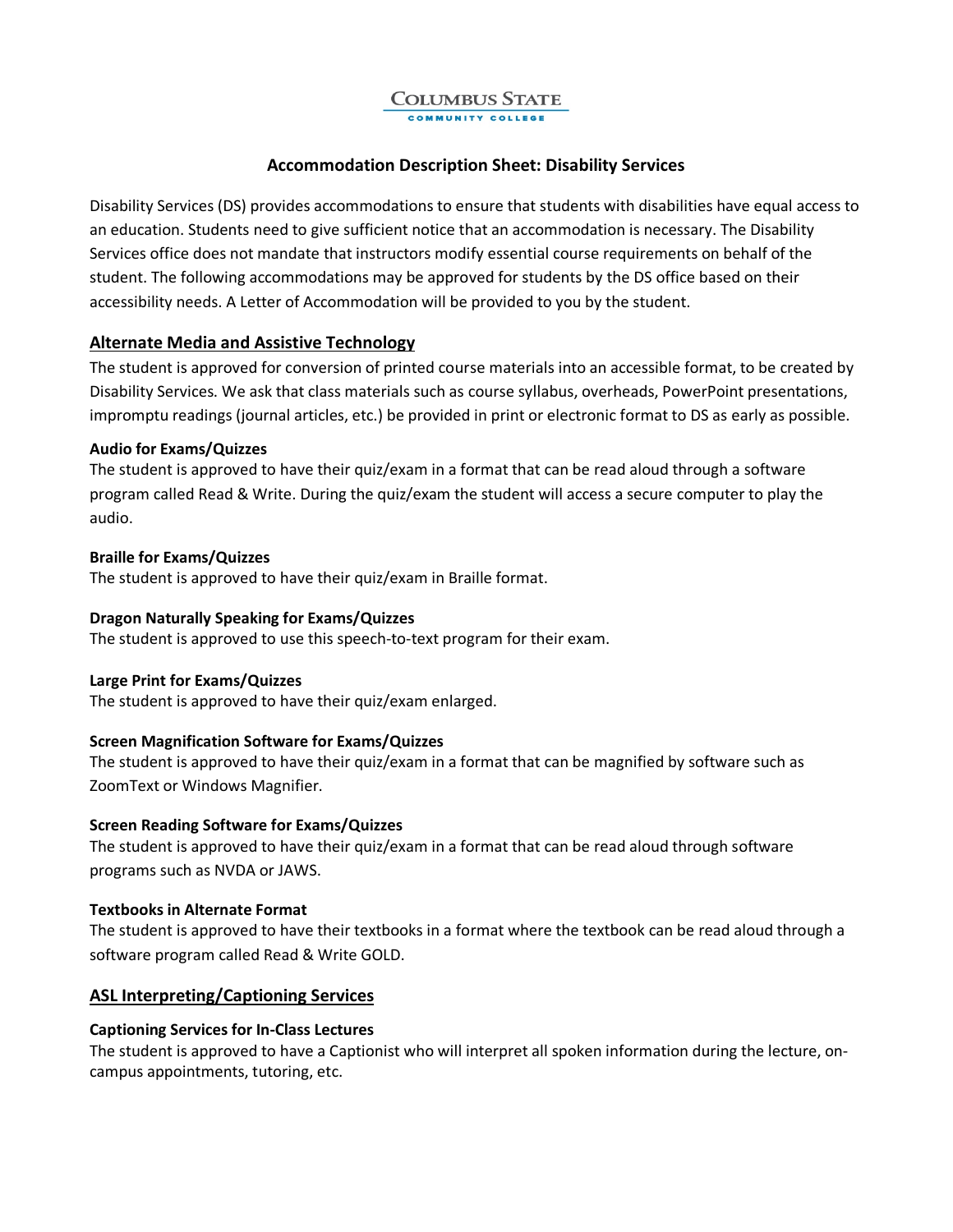# **FM System**

The student is approved to use this equipment to amplify sound during lecture, on-campus appointments, tutoring, etc.

## **Sign Language Interpreters**

The student is approved to have a Sign Language Interpreter who will interpret all spoken information during the lecture, on-campus appointments, tutoring, etc.

## **Miscellaneous**

#### **Advocacy with Instructors**

A student is approved for this accommodation due to extenuating circumstances that may require advocacy directly from a DS Advocate. Advocacy may include working creatively with chairpersons, lead faculty members, instructors, and other staff members as deemed necessary by the student and the Advocate.

## **Double Time in Writing Center**

The student is approved to meet with a writing tutor for up to 60 minutes. This accommodation is utilized in the Writing Center as scheduled with a copy of the student's Letter of Accommodation.

## **Lab Assistant**

The student is approved to have an identified individual (hired by Disability Services) attend each lab and assist with the physical mechanics and dexterity requirements of lab activities that the student is unable to complete independently. This could include (but is not limited to) the retrieval of supplies or equipment, lifting, pouring chemicals, etc. The Lab Assistant is to act only as the student's hands or eyes.

## **Personal Care Attendant in Classroom**

The student is approved to have a personal care attendant to assist with personal needs as an accommodation within the classroom. The PCA is to act as a non-academic participant within the learning environment.

#### **Unscheduled Absence Plan**

The student is approved for an unscheduled absence plan when there is a severe medical condition and/or psychological condition that will significantly impact the student's ability to attend class. Students may inquire about flexibility with attendance and/or assignments due to a disability that may be episodic in nature. This form requires the student and instructor to create and agree upon a plan for the student to meet all course requirements.

# **Use of Podium/Specialized Seating**

The student is approved to stand at a podium or use a specific chair during lecture or lab. This accommodation requires the student and Advocate to complete a Furniture Request Form.

# **Note Taking**

# **Audio Recording Device in Class**

The student is approved to audio record lectures with some kind of recording device (e.g. digital recorder, smartpen, mini tape recorder, phone, tablet, computer) in order to facilitate/support their [in-class] notetaking process.

#### **Electronic Device for Note Taking**

The student is approved to utilize a device such as a laptop or tablet to type notes.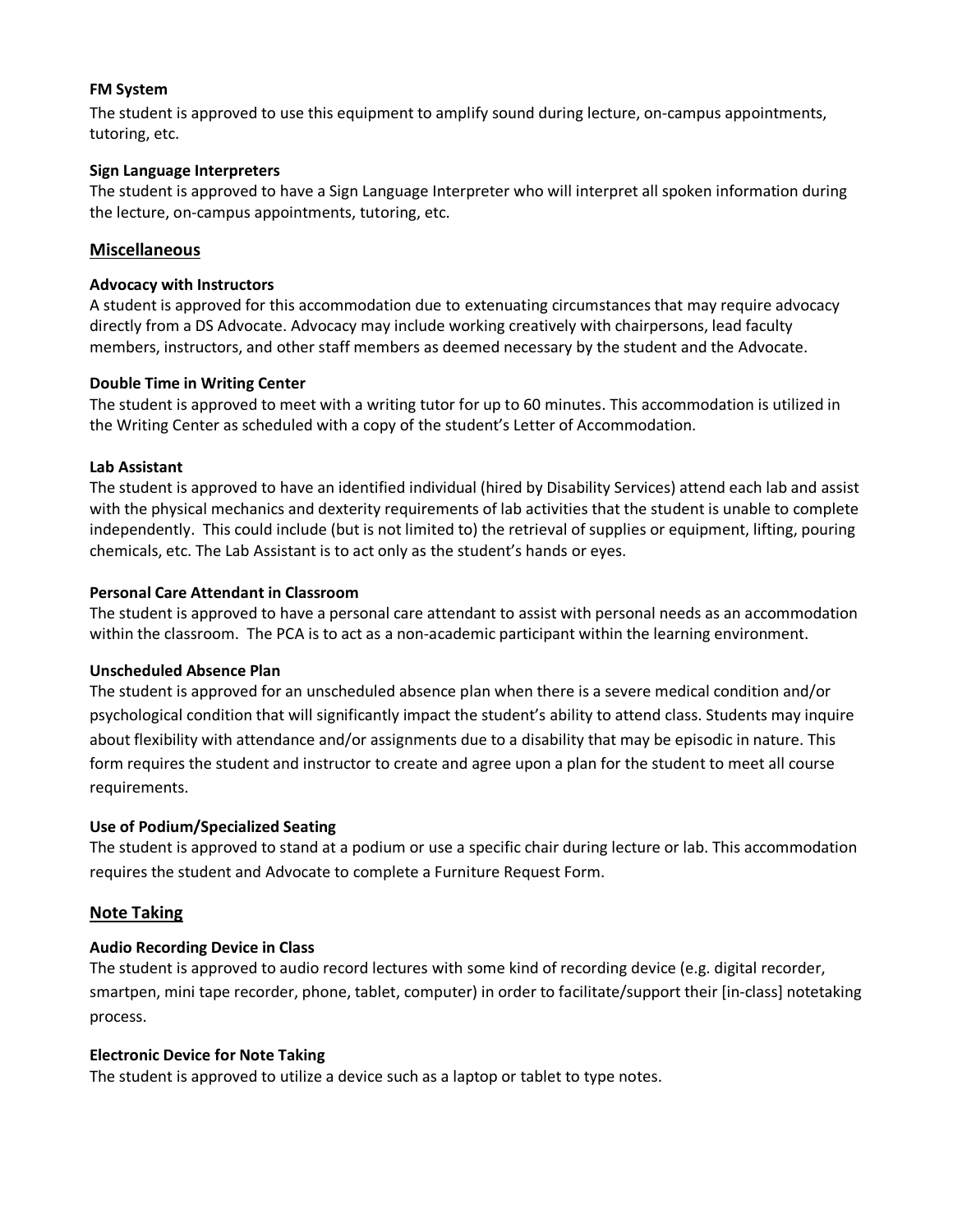## **Instructor Notes for Study Purposes**

The student is approved to receive advance copies of class lecture notes, overheads, power point presentations, etc. [when available] in order to facilitate/support their in-class notetaking process. If notes/resources are not already created by instructor, the instructor is under no obligation to create them.

## **Copy of Peer Notes**

The student is eligible to receive a copy of a peer's notes. The student may ask a fellow classmate or instructor for assistance in locating someone in class to take notes on their behalf. Students may pick up a Notetaker Notebook (a carbon-copy notepad designed to provide a duplicate copy of pages of classroom notes) from DS and/or request to receive digital copies of a peer's notes.

# **Testing Accommodations**

## **Calculator**

The student is approved to use a basic, 4-function calculator when, due to the nature of their disability, he/she has difficulty with math calculations.

## **CCTV**

The student is approved to use this equipment to magnify print materials.

## **Color Overlays**

The student is approved to use transparent, colored sheets to place over print documents if standard white paper is difficult to view.

## **Distraction-Reduced Testing Space**

The student is approved to take assessments in a distraction-reduced space due to a disability that may affect attention, focus, and concentration.

#### **2x on Exams/Quizzes**

The student is approved to have extended time to complete quizzes and exams for a variety of access needs.

# **Food/Drink in Private Room During Exams/Quizzes**

The student is approved to have access to food/drink in a private testing room during exams/quizzes.

#### **Frequent Breaks During Exams/Quizzes**

The student is approved to take more than two (2) breaks during exams/quizzes.

#### **Height Adjustable Testing Desk**

The student is approved to use a desk that can be raised or lowered to an optimal height.

#### **Keyboard to Type Exams/Quizzes**

The student is approved to use a computer to type their answers for exams/quizzes.

# **Medical Device/Item in Testing Space**

**The student is approved to bring a medical device/item into the testing space while testing (e.g. feeding tube in backpack, insulin pump that is monitored via phone app, medication, etc.). All medical devices and their accompanying storage bags will be visually checked for academic integrity purposes. Students requiring medical device/item in testing space must meet with a DS Coordinator to discuss specifics/logistics of how the accommodation will be provided.**